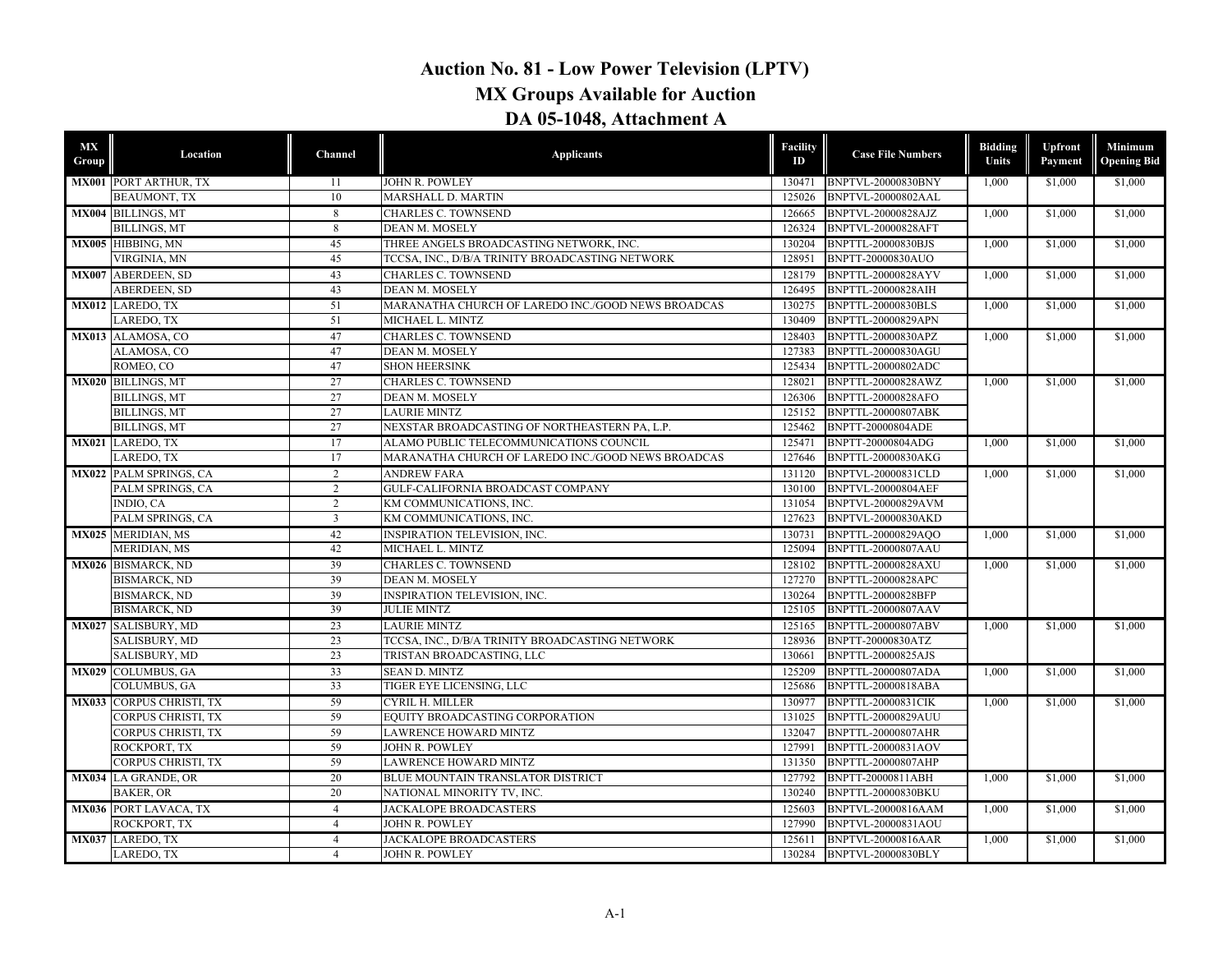| МX<br>Group | Location                      | Channel | <b>Applicants</b>                               | <b>Facility</b><br>ID | <b>Case File Numbers</b>  | <b>Bidding</b><br>Units | Upfront<br>Payment | Minimum<br><b>Opening Bid</b> |
|-------------|-------------------------------|---------|-------------------------------------------------|-----------------------|---------------------------|-------------------------|--------------------|-------------------------------|
|             | MX039 LAREDO, TX              | 5       | <b>JACKALOPE BROADCASTERS</b>                   | 125613                | <b>BNPTVL-20000816ADI</b> | 1.000                   | \$1,000            | \$1,000                       |
|             | LAREDO, TX                    | 5       | <b>JOHN R. POWLEY</b>                           | 130285                | BNPTVL-20000830BMC        |                         |                    |                               |
|             | MX042 REHOBOTH BEACH, DE      | 51      | <b>CHARLES C. TOWNSEND</b>                      | 127694                | <b>BNPTTL-20000828ASR</b> | 1,000                   | \$1,000            | \$1,000                       |
|             | REHOBOTH BEACH, DE            | 51      | DEAN M. MOSELY                                  | 127184                | <b>BNPTTL-20000828ANX</b> |                         |                    |                               |
|             | REHOBOTH BEACH, DE            | 51      | TCCSA, INC., D/B/A TRINITY BROADCASTING NETWORK | 129722                | <b>BNPTT-20000831CAX</b>  |                         |                    |                               |
|             | <b>MX044 PLAINVIEW, TX</b>    | 31      | RAMAR COMMUNICATIONS II. LTD                    | 130563                | BNPTTL-20000830BOU        | 1.000                   | \$1,000            | \$1,000                       |
|             | PLAINVIEW, TX                 | 31      | TIGER EYE LICENSING, LLC                        | 125723                | BNPTTL-20000818ABW        |                         |                    |                               |
|             | PLAINVIEW, TX                 | 31      | TCCSA, INC., D/B/A TRINITY BROADCASTING NETWORK | 129717                | BNPTT-20000831BWR         |                         |                    |                               |
|             | <b>MX047 PALM SPRINGS, CA</b> | 38      | <b>GULF-CALIFORNIA BROADCAST COMPANY</b>        | 125872                | <b>BNPTTL-20000818ACV</b> | 1.000                   | \$1,000            | \$1,000                       |
|             | PALM SPRINGS, CA              | 39      | PURI FAMILY LIMITED PARTNERSHIP                 | 128974                | BNPTTL-20000831BLT        |                         |                    |                               |
|             | PALM SPRINGS, CA              | 39      | TRISTAN BROADCASTING, LLC                       | 130828                | BNPTTL-20000825AJW        |                         |                    |                               |
|             | <b>MX048</b> JACKSON, MN      | 17      | FEDERATED RURAL ELECTRIC ASSOCIATION            | 21283                 | BMJPTTL-20000821AHH       | 1,000                   | \$1,000            | \$1,000                       |
|             | ESTHERVILLE, IA               | 17      | PAPPAS TELECASTING COMPANIES                    | 128464                | <b>BNPTTL-20000831AZR</b> |                         |                    |                               |
|             | MX049 ABILENE, TX             | 38      | <b>CHARLES C. TOWNSEND</b>                      | 128887                | BNPTTL-20000831BKT        | 1.000                   | \$1,000            | \$1,000                       |
|             | <b>ABILENE, TX</b>            | 38      | DEAN M. MOSELY                                  | 127519                | <b>BNPTTL-20000830AJF</b> |                         |                    |                               |
|             | <b>ABILENE, TX</b>            | 38      | TIGER EYE LICENSING, LLC                        | 126078                | BNPTTL-20000818ADP        |                         |                    |                               |
|             | MX050 EL DORADO, AZ           | 16      | <b>IMMANUEL BAPTIST CHURCH</b>                  | 125810                | <b>BNPTTL-20000821AAT</b> | 1,000                   | \$1,000            | \$1,000                       |
|             | EL DORADO, AZ                 | 16      | TCCSA, INC., D/B/A TRINITY BROADCASTING NETWORK | 129347                | BNPTT-20000830AYF         |                         |                    |                               |
|             | MX053 FLAGSTAFF, AZ           | 14      | KTVK, INC                                       | 126155                | <b>BNPTT-20000823ACA</b>  | 1,000                   | \$1,000            | \$1,000                       |
|             | FLAGSTAFF, AZ                 | 14      | THREE ANGELS BROADCASTING NETWORK, INC.         | 130168                | BNPTTL-20000830BJA        |                         |                    |                               |
|             | <b>MX056</b> LEWISTON, ID     | 51      | <b>CHARLES C. TOWNSEND</b>                      | 128516                | <b>BNPTTL-20000830AQJ</b> | 1,000                   | \$1,000            | \$1,000                       |
|             | LEWISTON, ID                  | 51      | DEAN M. MOSELY                                  | 127398                | <b>BNPTTL-20000830AHB</b> |                         |                    |                               |
|             | MX058 ELKO, NV                | 19      | PAPPAS TELECASTING OF NEVADA, A CALIFORNIA L.P. | 129154                | <b>BNPTTL-20000830AWR</b> | 1,000                   | \$1,000            | \$1,000                       |
|             | WINNEMUCCA, NV                | 19      | SUNBELT COMMUNICATIONS COMPANY                  | 128702                | BNPTTL-20000829ALD        |                         |                    |                               |
|             | MX059 BANGOR, ME              | 49      | <b>CHARLES C. TOWNSEND</b>                      | 127984                | <b>BNPTTL-20000828AWN</b> | 1.000                   | \$1,000            | \$1,000                       |
|             | <b>BANGOR, ME</b>             | 49      | <b>DEAN M. MOSELY</b>                           | 127256                | BNPTTL-20000828AOQ        |                         |                    |                               |
|             | <b>BANGOR, ME</b>             | 49      | LANGER BROADCASTING GROUP,LLC                   | 130291                | BNPTTL-20000824AEF        |                         |                    |                               |
|             | MX062 EAU CLAIRE, WI          | 51      | PAPPAS TELECASTING COMPANIES                    | 126969                | <b>BNPTTL-20000829AFP</b> | 1,000                   | \$1,000            | \$1,000                       |
|             | EAU CLAIRE, WI                | 51      | PURI FAMILY LIMITED PARTNERSHIP                 | 131049                | <b>BNPTTL-20000829AVJ</b> |                         |                    |                               |
|             | EAU CLAIRE, WI                | 51      | TRISTAN BROADCASTING, LLC                       | 130830                | <b>BNPTTL-20000825AJY</b> |                         |                    |                               |
|             | MX063 JACKSON, TN             | 33      | EQUITY BROADCASTING CORPORATION                 | 127951                | BNPTTL-20000831ANY        | 1.000                   | \$1,000            | \$1,000                       |
|             | <b>JACKSON, TN</b>            | 33      | <b>LAWRENCE HOWARD MINTZ</b>                    | 131029                | <b>BNPTTL-20000829AUW</b> |                         |                    |                               |
|             | JACKSON, TN                   | 33      | TRISTAN BROADCASTING, LLC                       | 130670                | BNPTTL-20000825AJU        |                         |                    |                               |
|             | MX066 POCATELLO, ID           | 33      | OREGON TRAIL BROADCASTING COMPANY               | 129613                | <b>BNPTTL-20000829ALW</b> | 1.000                   | \$1,000            | \$1,000                       |
|             | <b>IDAHO FALLS, ID</b>        | 33      | TELECOM WIRELESS, LLC                           | 129821                | BNPTTL-20000830BEG        |                         |                    |                               |
|             | REXBURG, ID                   | 33      | TCCSA, INC., D/B/A TRINITY BROADCASTING NETWORK | 129404                | BNPTT-20000830AZG         |                         |                    |                               |
|             | MX067 KAHULUI, HI             | 49      | <b>CHARLES C. TOWNSEND</b>                      | 126356                | BNPTTL-20000828AGJ        | 1,000                   | \$1,000            | \$1,000                       |
|             | KAHULUI, HI                   | 49      | DEAN M. MOSELY                                  | 126404                | <b>BNPTTL-20000828AHJ</b> |                         |                    |                               |
|             | WAILUKU, HI                   | 49      | KM COMMUNICATIONS, INC.                         | 131150                | <b>BNPTTL-20000829AWV</b> |                         |                    |                               |
|             | KAILUA-KONA, HI               | 49      | PURI FAMILY LIMITED PARTNERSHIP                 | 130137                | BNPTTL-20000831CEF        |                         |                    |                               |
|             | LAHAINA, HI                   | 49      | TCCSA, INC., D/B/A TRINITY BROADCASTING NETWORK | 128914                | BNPTT-20000830ATD         |                         |                    |                               |
|             | KULA, HI                      | 48      | WORD OF GOD FELLOWSHIP, INC.                    | 131096                | <b>BNPTTL-20000831CKF</b> |                         |                    |                               |
|             | MX071 BROWNWOOD, TX           | 17      | <b>CHARLES C. TOWNSEND</b>                      | 128234                | BNPTTL-20000828AZG        | 1.000                   | \$1,000            | \$1,000                       |
|             | BROWNWOOD, TX                 | 17      | DEAN M. MOSELY                                  | 126349                | BNPTTL-20000828AGG        |                         |                    |                               |
|             | RANGER, TX                    | 17      | FIBERLESSNET, INC.                              | 128394                | BNPTTL-20000831AXP        |                         |                    |                               |
|             | BROWNWOOD, TX                 | 17      | JOHN R. POWLEY                                  | 130358                | BNPTTL-20000830BML        |                         |                    |                               |
|             | <b>GAINSVILLE, TX</b>         | 17      | JOHN R. POWLEY                                  |                       | 130276 BNPTTL-20000830BLR |                         |                    |                               |
|             |                               |         |                                                 |                       |                           |                         |                    |                               |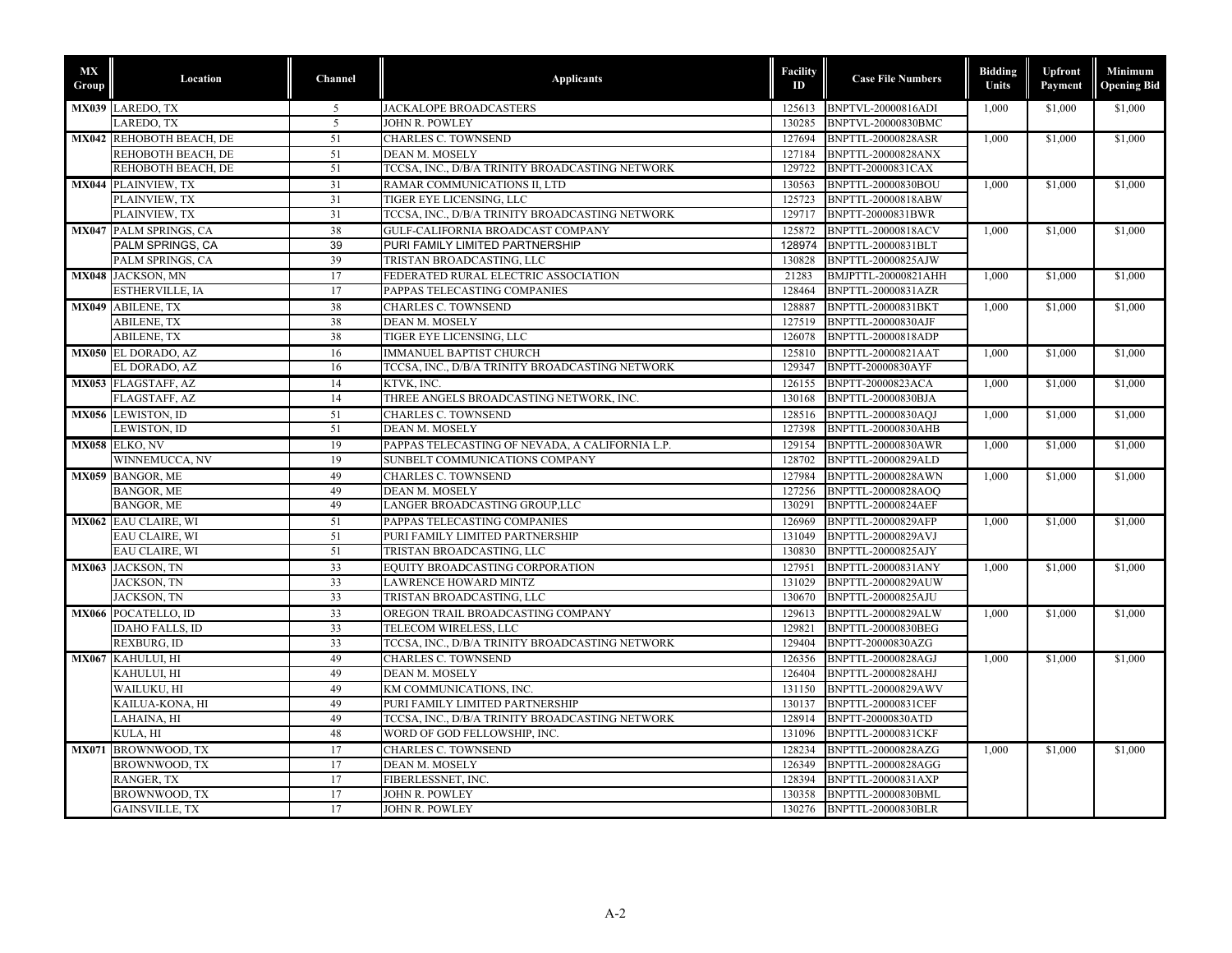| MX<br>Group | Location                               | Channel         | <b>Applicants</b>                               | Facility<br>ID   | <b>Case File Numbers</b>  | <b>Bidding</b><br>Units | <b>Upfront</b><br>Payment | Minimum<br><b>Opening Bid</b> |
|-------------|----------------------------------------|-----------------|-------------------------------------------------|------------------|---------------------------|-------------------------|---------------------------|-------------------------------|
|             | MX076 KAHULUI, HI                      | 46              | <b>CHARLES C. TOWNSEND</b>                      | 126362           | BNPTTL-20000828AGM        | 1,000                   | \$1,000                   | \$1,000                       |
|             | KAHULUI. HI                            | 46              | <b>DEAN M. MOSELY</b>                           | 127187           | <b>BNPTTL-20000828AOA</b> |                         |                           |                               |
|             | KAPALUA, HI                            | 46              | MARCIA T. TURNER D/B/A TURNER ENTERPRISES       | 129329           | <b>BNPTTL-20000830AXS</b> |                         |                           |                               |
|             | WAILUKU, HI                            | 46              | PURI FAMILY LIMITED PARTNERSHIP                 | 131378           | BNPTTL-20000831COW        |                         |                           |                               |
|             | LAHAINA, HI                            | 46              | TCCSA, INC., D/B/A TRINITY BROADCASTING NETWORK | 128913           | BNPTT-20000830ATC         |                         |                           |                               |
|             | MX077 LUBBOCK, TX                      | $7\phantom{.0}$ | <b>CHARLES C. TOWNSEND</b>                      | 128249           | BNPTVL-20000828AZM        | 1,000                   | \$1,000                   | \$1,000                       |
|             | LUBBOCK, TX                            | $7\phantom{.0}$ | <b>DEAN M. MOSELY</b>                           | 126384           | <b>BNPTVL-20000828AHB</b> |                         |                           |                               |
|             | LUBBOCK, TX                            | $7\phantom{.0}$ | JOHN R. POWLEY                                  | 130365           | BNPTVL-20000830BMO        |                         |                           |                               |
|             | LUBBOCK, TX                            | $7\overline{ }$ | KM COMMUNICATIONS, INC.                         | 131039           | BNPTVL-20000829AVD        |                         |                           |                               |
|             | POST, TX                               | $7\overline{ }$ | MARCIA T. TURNER D/B/A TURNER ENTERPRISES       | 129201           | BNPTVL-20000831BQB        |                         |                           |                               |
|             | LUBBOCK, TX                            | $7\phantom{.0}$ | VENTURE TECHNOLOGIES GROUP, LLC                 | 129714           | BNPTVL-20000831BWP        |                         |                           |                               |
|             | MX080 RAPID CITY, SD                   | 40              | <b>CHARLES C. TOWNSEND</b>                      | 128182           | BNPTTL-20000828AYY        | 1,000                   | \$1,000                   | \$1,000                       |
|             | RAPID CITY, SD                         | 40              | DEAN M. MOSELY                                  | 126455           | <b>BNPTTL-20000828AHS</b> |                         |                           |                               |
|             | RAPID CITY, SD                         | 40              | <b>LAURIE MINTZ</b>                             | 125305           | <b>BNPTTL-20000807AEX</b> |                         |                           |                               |
|             | RAPID CITY, SD                         | 40              | THREE ANGELS BROADCASTING NETWORK, INC.         | 129422           | BNPTTL-20000831BTN        |                         |                           |                               |
|             | MX082 CHICO, CA                        | 48              | <b>ANDREW FARA</b>                              | 126977           | BNPTTL-20000831AEH        | 1,000                   | \$1,000                   | \$1,000                       |
|             | RED BLUFF, CA                          | 48              | NATIONAL MINORITY TV, INC.                      | 130815           | BNPTTL-20000828BHU        |                         |                           |                               |
|             | RED BLUFF, CA                          | 48              | TCCSA, INC., D/B/A TRINITY BROADCASTING NETWORK | 128135           | BNPTT-20000831ASB         |                         |                           |                               |
|             | MX083 PRESCOTT, AZ                     | 50              | <b>CHARLES C. TOWNSEND</b>                      | 127574           | <b>BNPTTL-20000828AQR</b> | 1.000                   | \$1,000                   | \$1,000                       |
|             | PRESCOTT, AZ                           | 50              | <b>DEAN M. MOSELY</b>                           | 126483           | BNPTTL-20000828AHZ        |                         |                           |                               |
|             | PRESCOTT, AZ                           | 50              | EQUITY BROADCASTING CORPORATION                 | 131188           | <b>BNPTTL-20000829AXJ</b> |                         |                           |                               |
|             | PRESCOTT, AZ                           | 50              | KM COMMUNICATIONS, INC.                         | 130491           | BNPTTL-20000831CFD        |                         |                           |                               |
|             | PRESCOTT, AZ                           | 50              | TOM L. DENNIS                                   | 131242           | BNPTTL-20000831CNL        |                         |                           |                               |
|             | MX087 WINSLOW, AZ                      | 8               | <b>CHARLES C. TOWNSEND</b>                      | 127579           | BNPTVL-20000828AQW        | 1.000                   | \$1,000                   | \$1,000                       |
|             | WINSLOW, AZ                            | 8               | DEAN M. MOSELY                                  | 126621           | <b>BNPTVL-20000828AJN</b> |                         |                           |                               |
|             | <b>MX089 BEAUMONT, TX</b>              | 58              | <b>JOHN R. POWLEY</b>                           | 128593           | BNPTTL-20000831BDU        | 1.000                   | \$1,000                   | \$1,000                       |
|             | <b>BEAUMONT, TX</b>                    | 58              | KM COMMUNICATIONS, INC.                         | 131030           | <b>BNPTTL-20000829AUX</b> |                         |                           |                               |
|             | FORBES/JASPER CITY, TX                 | 59              | SYDCOM, INC.                                    | 126580           | BNPTTL-20000828AIU        |                         |                           |                               |
|             | <b>BEAUMONT, TX</b>                    | 58              | TELECOM WIRELESS, LLC                           | 131329           | BNPTTL-20000830BTU        |                         |                           |                               |
|             | <b>BEAUMONT, TX</b>                    | 59              | TELECOM WIRELESS, LLC                           | 131199           | <b>BNPTTL-20000830BSK</b> |                         |                           |                               |
|             | MX098 GRANTS, NM                       | 44              | <b>CHARLES C. TOWNSEND</b>                      | 128124           | <b>BNPTTL-20000828AYF</b> | 1,000                   | \$1,000                   | \$1,000                       |
|             | <b>GRANTS, NM</b>                      | 44              | <b>DEAN M. MOSELY</b>                           | 126991           | <b>BNPTTL-20000828ALR</b> |                         |                           |                               |
|             | MX099 BISHOP, CA                       | 30              | <b>CHARLES C. TOWNSEND</b>                      | 127593           | <b>BNPTTL-20000828ARG</b> | 1.000                   | \$1,000                   | \$1.000                       |
|             | BISHOP, CA                             | 30              | <b>DEAN M. MOSELY</b>                           | 127027           | <b>BNPTTL-20000828AME</b> |                         |                           |                               |
|             | MX101 STEAMBOAT SPRINGS, CO            | 14              | <b>CHARLES C. TOWNSEND</b>                      | 127688           | BNPTTL-20000828ASO        | 1.000                   | \$1,000                   | \$1,000                       |
|             | STEAMBOAT SPRINGS, CO                  | 14              | <b>DEAN M. MOSELY</b>                           | 127108           | <b>BNPTTL-20000828ANP</b> |                         |                           |                               |
|             | STEAMBOAT SPRINGS, CO                  | 14              | RESORT SPORTS NETWORK, INC.                     | 130234           | <b>BNPTTL-20000830BKO</b> |                         |                           |                               |
|             | MX103 TRENTON, FL                      | 23              | <b>CHARLES C. TOWNSEND</b>                      | 127701           | <b>BNPTTL-20000828ASV</b> | 1.000                   | \$1,000                   | \$1,000                       |
|             | TRENTON, FL                            | 23              | DEAN M. MOSELY                                  | 127186           | BNPTTL-20000828ANZ        |                         |                           |                               |
|             | <b>INGLIS, FL</b>                      | 23              | PEGASUS BROADCAST TELEVISION, INC.              | 128329           | BNPTTL-20000831AVZ        |                         |                           |                               |
|             | <b>GAINESVILLE, FL</b>                 | 23              | TIGER EYE LICENSING, LLC                        | 131177           | BNPTTL-20000830BSD        |                         |                           |                               |
|             |                                        | 22              |                                                 |                  | BNPTTL-20000828AMZ        |                         |                           |                               |
|             | MX104 JENA, LA<br><b>WINNFIELD, LA</b> | 22              | <b>DEAN M. MOSELY</b><br><b>DEAN M. MOSELY</b>  | 127077<br>127087 | <b>BNPTTL-20000828AND</b> | 1,000                   | \$1,000                   | \$1,000                       |
|             |                                        |                 |                                                 |                  |                           |                         |                           |                               |
|             | MX105 TUPELO, MS                       | 40              | <b>CHARLES C. TOWNSEND</b>                      | 128020           | BNPTTL-20000828AWY        | 1.000                   | \$1,000                   | \$1,000                       |
|             | TUPELO, MS                             | 40              | DEAN M. MOSELY                                  | 127268           | <b>BNPTTL-20000828APA</b> |                         |                           |                               |
|             | TUPELO, MS                             | 40              | TELECOM WIRELESS, LLC                           | 129521           | BNPTTL-20000830BBO        |                         |                           |                               |
|             | TUPELO, MS                             | 40              | TCCSA, INC., D/B/A TRINITY BROADCASTING NETWORK |                  | 129571 BNPTT-20000830BCT  |                         |                           |                               |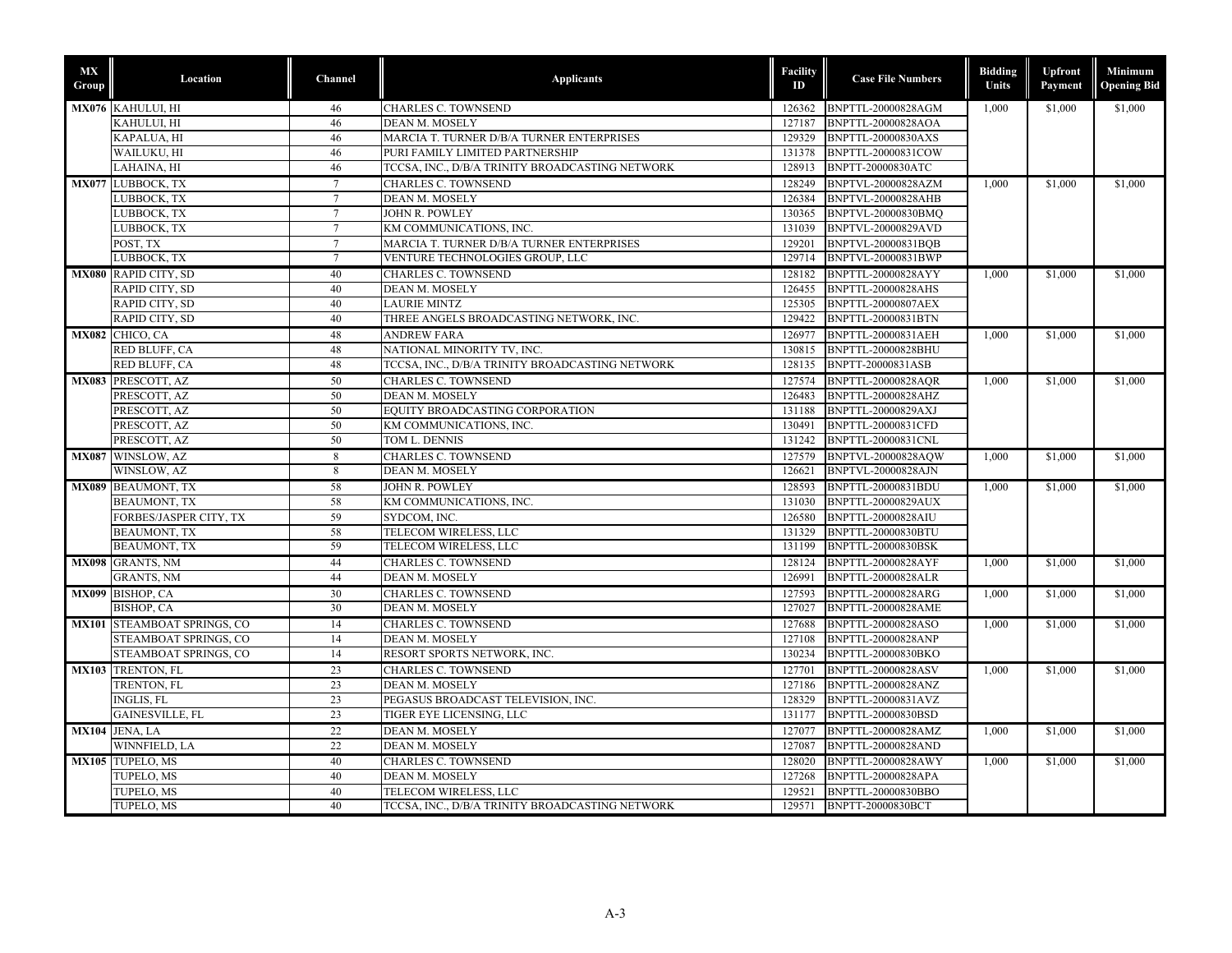| MX<br>Group | Location                        | Channel        | <b>Applicants</b>                               | Facility<br>ID | <b>Case File Numbers</b>  | <b>Bidding</b><br>Units | Upfront<br>Payment   | <b>Minimum</b><br><b>Opening Bid</b> |
|-------------|---------------------------------|----------------|-------------------------------------------------|----------------|---------------------------|-------------------------|----------------------|--------------------------------------|
|             | MX107 CAMBRIDGE, OH             | 22             | <b>CHARLES C. TOWNSEND</b>                      | 128152         | <b>BNPTTL-20000828AYN</b> | 1,000                   | \$1,000              | \$1,000                              |
|             | CAMBRIDGE, OH                   | 22             | <b>DEAN M. MOSELY</b>                           | 127277         | <b>BNPTTL-20000828API</b> |                         |                      |                                      |
|             | NEWCOMERSTOWN, OH               | 22             | IMAGE VIDEO TELEPROCUCTIONS, INC.               | 131159         | BNPTTL-20000829AXG        |                         |                      |                                      |
|             | CAMBRIDGE, OH                   | 22             | TCCSA, INC., D/B/A TRINITY BROADCASTING NETWORK | 129905         | BNPTT-20000830BEV         |                         |                      |                                      |
|             | MX108 HATTIESBURG, MS           | 35             | <b>CHARLES C. TOWNSEND</b>                      | 128019         | <b>BNPTTL-20000828AWX</b> | 1,000                   | \$1,000              | \$1,000                              |
|             | HATTIESBURG, MS                 | 35             | DEAN M. MOSELY                                  | 127265         | BNPTTL-20000828AOY        |                         |                      |                                      |
|             | HATTIESBURG, MS                 | 35             | TCCSA, INC., D/B/A TRINITY BROADCASTING NETWORK | 129561         | <b>BNPTT-20000830BCI</b>  |                         |                      |                                      |
|             | MX109 AMARILLO, TX              | 39             | <b>CHARLES C. TOWNSEND</b>                      | 128233         | <b>BNPTTL-20000828AZF</b> | 1,000                   | $\overline{\$1,000}$ | \$1,000                              |
|             | AMARILLO, TX                    | 39             | DEAN M. MOSELY                                  | 127284         | <b>BNPTTL-20000828APP</b> |                         |                      |                                      |
|             | <b>AMARILLO, TX</b>             | 39             | NORTHFORK TV TRANSLATOR SYSTEM                  | 130861         | BNPTTL-20000829ASO        |                         |                      |                                      |
|             | MX110 FLAGSTAFF, AZ             | 20             | <b>CHARLES C. TOWNSEND</b>                      | 127569         | <b>BNPTTL-20000828AQM</b> | 1,000                   | \$1,000              | \$1,000                              |
|             | FLAGSTAFF, AZ                   | 20             | DEAN M. MOSELY                                  | 129946         | BNPTTL-20000828BDY        |                         |                      |                                      |
|             | FLAGSTAFF, AZ                   | 20             | EQUITY BROADCASTING CORPORATION                 | 131031         | BNPTTL-20000829AVA        |                         |                      |                                      |
|             | FLAGSTAFF, AZ                   | 20             | TELECOM WIRELESS, LLC                           | 129509         | BNPTTL-20000830BBG        |                         |                      |                                      |
|             | MX111 PAGOSA SPRINGS, CO        | 40             | <b>CHARLES C. TOWNSEND</b>                      | 127686         | <b>BNPTTL-20000828ASM</b> | 1.000                   | \$1,000              | \$1,000                              |
|             | PAGOSA SPRINGS, CO              | 40             | DEAN M. MOSELY                                  | 127106         | <b>BNPTTL-20000828ANN</b> |                         |                      |                                      |
|             | MX113 BASTROP, LA               | $\overline{4}$ | DEAN M. MOSELY                                  | 127700         | <b>BNPTVL-20000828ASU</b> | 1,000                   | \$1,000              | \$1,000                              |
|             | <b>WEST MONROE, LA</b>          | $\overline{4}$ | SONRISE COMMUNICATIONS, INC.                    | 127794         | <b>BNPTVL-20000831AKU</b> |                         |                      |                                      |
|             | <b>MX115 LARAMIE, WY</b>        | 50             | <b>CHARLES C. TOWNSEND</b>                      | 127706         | <b>BNPTTL-20000828ASX</b> | 1.000                   | \$1,000              | \$1,000                              |
|             | LARAMIE, WY                     | 50             | DEAN M. MOSELY                                  | 129425         | BNPTTL-20000828BDK        |                         |                      |                                      |
|             | LARAMIE, WY                     | 50             | INSPIRATION TELEVISION, INC.                    | 130796         | BNPTTL-20000829ARE        |                         |                      |                                      |
|             | LARAMIE, WY                     | 50             | TCCSA, INC., D/B/A TRINITY BROADCASTING NETWORK | 130139         | BNPTT-20000830BIO         |                         |                      |                                      |
|             | MX117 GREAT FALLS, MT           | 39             | <b>JOHN D TOMS</b>                              | 129277         | <b>BNPTTL-20000828BDH</b> | 1,000                   | \$1,000              | \$1,000                              |
|             | <b>GREAT FALLS, MT</b>          | 39             | MARCIA T. TURNER D/B/A TURNER ENTERPRISES       | 128724         | BNPTTL-20000831BGX        |                         |                      |                                      |
|             | <b>MX120 STARKVILLE, MS</b>     | 47             | CHARLES C. TOWNSEND                             | 128683         | <b>BNPTTL-20000830ARI</b> | 1.000                   | \$1.000              | \$1,000                              |
|             | STARKVILLE, MS                  | 47             | DEAN M. MOSELY                                  | 127454         | <b>BNPTTL-20000830AID</b> |                         |                      |                                      |
|             | STARKVILLE, MS                  | 47             | TCCSA, INC., D/B/A TRINITY BROADCASTING NETWORK | 129567         | <b>BNPTT-20000830BCP</b>  |                         |                      |                                      |
|             | <b>MX122 SAN BERNARDINO, CA</b> | 8              | <b>JOHN R. POWLEY</b>                           | 130060         | BNPTVL-20000828BEM        | 1.000                   | \$1,000              | \$1,000                              |
|             | CALIENTE, CA                    | 8              | STEAD COMMUNICATIONS, INC.                      | 129959         | BNPTVL-20000831CCA        |                         |                      |                                      |
|             | MX124 COLUMBUS, GA              | 11             | JOHN R. POWLEY                                  | 130404         | BNPTVL-20000828BGL        | 1,000                   | \$1,000              | \$1,000                              |
|             | <b>COLUMBUS, GA</b>             | 11             | MD BROADCASTING                                 | 126882         | <b>BNPTVL-20000830ADF</b> |                         |                      |                                      |
|             | MX125 EUREKA, CA                | 19             | PURI FAMILY LIMITED PARTNERSHIP                 | 130125         | BNPTTL-20000831CEC        | 1,000                   | \$1,000              | \$1,000                              |
|             | RIO DELL, CA                    | 19             | REDWOOD EMPIRE PUBLIC TELEVISION, INC.          | 129763         | BNPTT-20000831BXY         |                         |                      |                                      |
|             | MX129 DENISON, TX               | 59             | CHANNEL 49 ACQUISITION CORPORATION              | 130288         | BNPTTL-20000828BFS        | 1.000                   | \$1,000              | \$1,000                              |
|             | PARIS, TX                       | 59             | FIRST BAPTIST CHURCH OF PARIS, TEXAS, INC.      | 130306         | BNPTTL-20000829ANZ        |                         |                      |                                      |
|             | MX131 ROSWELL, NM               | 24             | PAPPAS TELECASTING COMPANIES                    | 126963         | <b>BNPTTL-20000829AFN</b> | 1,000                   | \$1,000              | \$1,000                              |
|             | ROSWELL, NM                     | 23             | TCCSA, INC., D/B/A TRINITY BROADCASTING NETWORK | 129042         | BNPTT-20000830AVV         |                         |                      |                                      |
|             | MX134 PANAMA CITY, FL           | 62             | EQUITY BROADCASTING CORPORATION                 | 128982         | BNPTTL-20000831BLY        | 1,000                   | \$1,000              | \$1,000                              |
|             | PANAMA CITY, FL                 | 63             | MICHAEL L. MINTZ                                | 130411         | <b>BNPTTL-20000829APP</b> |                         |                      |                                      |
|             | MX135 LAWTON, OK                | 57             | <b>INSPIRATION TELEVISION, INC.</b>             | 130783         | BNPTTL-20000829AQT        | 1,000                   | \$1,000              | \$1,000                              |
|             | LAWTON, OK                      | 58             | PURI FAMILY LIMITED PARTNERSHIP                 | 128797         | <b>BNPTTL-20000831BIS</b> |                         |                      |                                      |
|             | MX137 FLAGSTAFF, AZ             | 53             | <b>LAWRENCE HOWARD MINTZ</b>                    | 125496         | BNPTTL-20000807AGT        |                         | \$1,000              | \$1,000                              |
|             | FLAGSTAFF, AZ                   | 53             | KM COMMUNICATIONS, INC.                         | 129617         | BNPTTL-20000830BDF        | 1,000                   |                      |                                      |
|             |                                 |                |                                                 |                |                           |                         |                      |                                      |
|             | MX138 BLACKFOOT, ID             | 38             | NATIONAL MINORITY TV, INC.                      | 130798         | <b>BNPTTL-20000829ARF</b> | 1,000                   | \$1,000              | \$1,000                              |
|             | <b>IDAHO FALLS, ID</b>          | 38             | TELECOM WIRELESS, LLC                           | 129822         | <b>BNPTTL-20000830BEH</b> |                         |                      |                                      |
|             | <b>IDAHO FALLS, ID</b>          | 38             | THREE ANGELS BROADCASTING NETWORK, INC.         | 129440         | BNPTTL-20000831BTZ        |                         |                      |                                      |
|             | REXBURG, ID                     | 38             | TCCSA, INC., D/B/A TRINITY BROADCASTING NETWORK |                | 129405 BNPTT-20000830AZH  |                         |                      |                                      |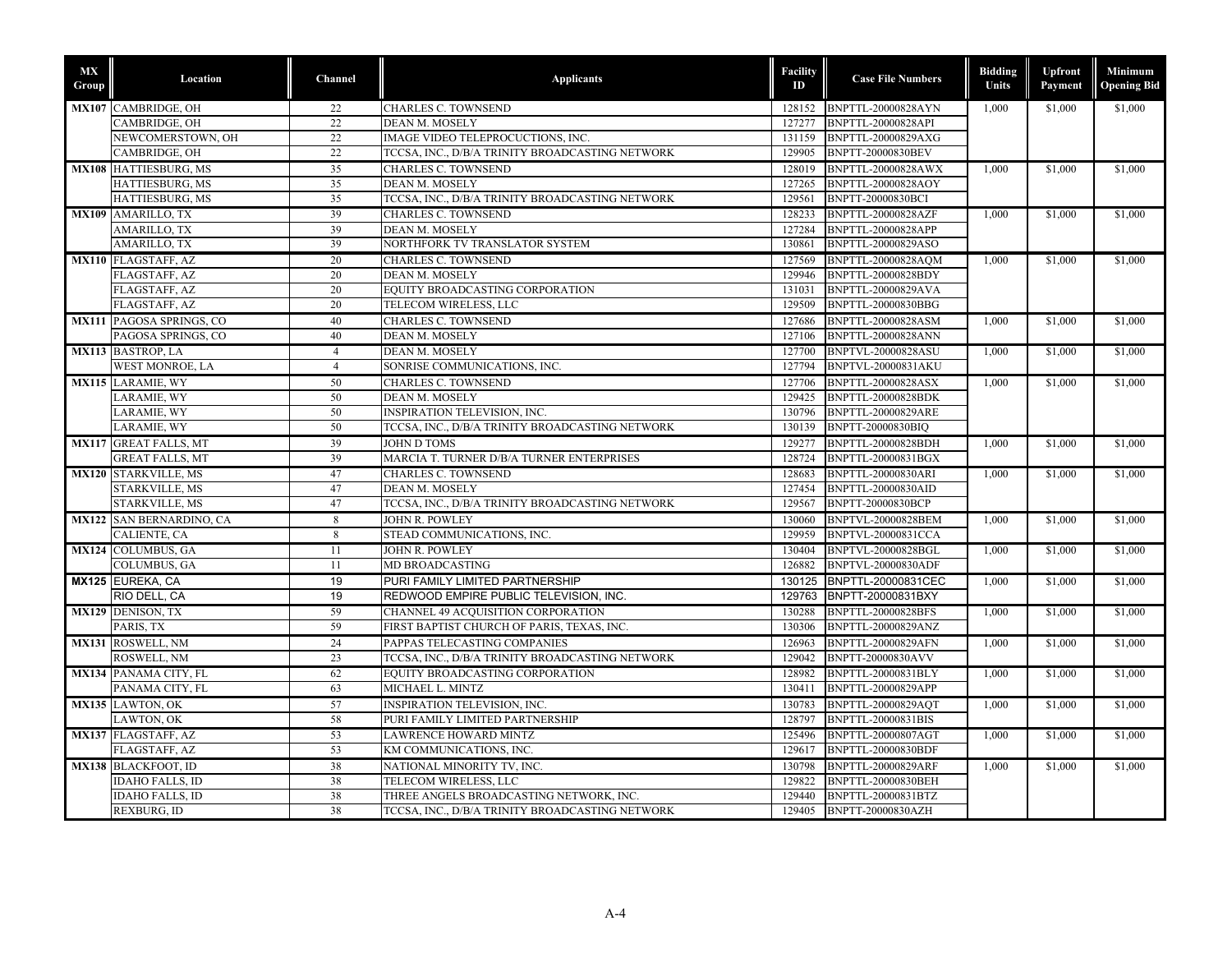| MX<br>Group  | Location                     | Channel | <b>Applicants</b>                               | <b>Facility</b><br>ID | <b>Case File Numbers</b>  | <b>Bidding</b><br>Units | Upfront<br>Payment | Minimum<br><b>Opening Bid</b> |
|--------------|------------------------------|---------|-------------------------------------------------|-----------------------|---------------------------|-------------------------|--------------------|-------------------------------|
|              | MX141 AMARILLO, TX           | 52      | <b>ANDREW FARA</b>                              | 127018                | BNPTTL-20000831AEN        | 1.000                   | \$1,000            | \$1,000                       |
|              | <b>AMARILLO, TX</b>          | 52      | <b>CYRIL H. MILLER</b>                          | 130982                | BNPTTL-20000831CIP        |                         |                    |                               |
|              | AMARILLO, TX                 | 52      | EQUITY BROADCASTING CORPORATION                 | 131241                | BNPTTL-20000829AXT        |                         |                    |                               |
|              | AMARILLO, TX                 | 52      | NORTHFORK TV TRANSLATOR SYSTEM                  | 130858                | BNPTTL-20000829ASM        |                         |                    |                               |
|              | AMARILLO, TX                 | 52      | PURI FAMILY LIMITED PARTNERSHIP                 | 129056                | BNPTTL-20000831BNL        |                         |                    |                               |
|              | PAMPA, TX                    | 52      | TCCSA, INC., D/B/A TRINITY BROADCASTING NETWORK | 127490                | BNPTT-20000831AIC         |                         |                    |                               |
|              | <b>MX142 GRAND FORKS, ND</b> | 43      | FORUM COMMUNICATIONS COMPANY                    | 131046                | BNPTTL-20000829AVH        | 1,000                   | \$1,000            | \$1,000                       |
|              | <b>GRAND FORKS, ND</b>       | 43      | PURI FAMILY LIMITED PARTNERSHIP                 | 130102                | BNPTTL-20000831CDS        |                         |                    |                               |
|              | <b>MX144 AMARILLO, TX</b>    | 17      | <b>INSPIRATION TELEVISION, INC.</b>             | 131090                | BNPTTL-20000830BRP        | 1,000                   | \$1,000            | \$1,000                       |
|              | AMARILLO, TX                 | 17      | THREE ANGELS BROADCASTING NETWORK, INC.         | 130221                | BNPTTL-20000830BKF        |                         |                    |                               |
|              | MX145 REDDING, CA            | 52      | <b>ANDREW FARA</b>                              | 130842                | <b>BNPTTL-20000831CFT</b> | 1,000                   | \$1,000            | \$1,000                       |
|              | REDDING, CA                  | 52      | EQUITY BROADCASTING CORPORATION                 | 131186                | BNPTTL-20000829AXI        |                         |                    |                               |
|              | REDDING, CA                  | 52      | TELECOM WIRELESS, LLC                           | 129500                | BNPTTL-20000830BBA        |                         |                    |                               |
|              | <b>MX147 BAKERSFIELD, CA</b> | 13      | KM COMMUNICATIONS, INC.                         | 126976                | BNPTVL-20000830ADV        | 1.000                   | \$1,000            | \$1,000                       |
|              | <b>BAKERSFIELD, CA</b>       | 13      | PAPPAS TELECASTING INCORPORATED                 | 129148                | BNPTVL-20000830AWQ        |                         |                    |                               |
|              | BENA, CA                     | 13      | VENTURE TECHNOLOGIES GROUP, LLC                 | 128344                | <b>BNPTVL-20000831AWK</b> |                         |                    |                               |
|              | <b>MX148 BEAUMONT, TX</b>    | 17      | RICE CAPITAL BROADCASTING COMPANY, INC.         | 128395                | BNPTTL-20000831AXR        | 1,000                   | \$1,000            | \$1,000                       |
|              | PORT ARTHUR, TX              | 17      | TOM L. DENNIS                                   | 131225                | BNPTTL-20000831CNG        |                         |                    |                               |
|              | MX149 REDDING, CA            | 56      | EQUITY BROADCASTING CORPORATION                 | 131313                | <b>BNPTTL-20000829AYB</b> | 1,000                   | \$1,000            | \$1,000                       |
|              | REDDIN, CA                   | 56      | TELECOM WIRELESS, LLC                           | 129514                | BNPTTL-20000830BBL        |                         |                    |                               |
|              | MX150 PRICE, UT              | 25      | <b>CARBON COUNTY</b>                            | 126704                | <b>BNPTT-20000830ACR</b>  | 1,000                   | \$1,000            | \$1,000                       |
|              | PRICE, UT                    | 25      | JOHN R. POWLEY                                  | 127900                | BNPTTL-20000831AMY        |                         |                    |                               |
|              | <b>MX153 ANCHORAGE, AK</b>   | 51      | <b>CHARLES C. TOWNSEND</b>                      | 128285                | BNPTTL-20000830AOW        | 1,000                   | \$1,000            | \$1,000                       |
|              | ANCHORAGE, AK                | 51      | DEAN M. MOSELY                                  | 127308                | <b>BNPTTL-20000830AFU</b> |                         |                    |                               |
|              | <b>MX154 ANCHORAGE, AK</b>   | 38      | <b>CHARLES C. TOWNSEND</b>                      | 128277                | BNPTTL-20000830AOU        | 1,000                   | \$1,000            | \$1,000                       |
|              | ANCHORAGE, AK                | 38      | DEAN M. MOSELY                                  | 127316                | <b>BNPTTL-20000830AFW</b> |                         |                    |                               |
|              | MX156 ANCHORAGE, AK          | 45      | <b>CHARLES C. TOWNSEND</b>                      | 128284                | BNPTTL-20000830AOV        | 1,000                   | \$1,000            | \$1,000                       |
|              | ANCHORAGE, AK                | 45      | <b>DEAN M. MOSELY</b>                           | 127319                | <b>BNPTTL-20000830AFY</b> |                         |                    |                               |
|              | ANCHORAGE, AK                | 60      | TCCSA, INC., D/B/A TRINITY BROADCASTING NETWORK | 129328                | BNPTT-20000830AXR         |                         |                    |                               |
|              | MX157 SEWARD, AK             | 17      | <b>CHARLES C. TOWNSEND</b>                      | 128369                | <b>BNPTTL-20000830APP</b> | 1,000                   | \$1,000            | \$1,000                       |
|              | SEWARD, AK                   | 17      | <b>DEAN M. MOSELY</b>                           | 127376                | BNPTTL-20000830AGN        |                         |                    |                               |
|              | KASILOF, AK                  | 17      | FIREWEED COMMUNICATIONS CORP                    | 131088                | BNPTT-20000830BRN         |                         |                    |                               |
|              | SEWARD, AK                   | 17      | FIREWEED COMMUNICATIONS CORP                    | 130012                | <b>BNPTTL-20000831CDK</b> |                         |                    |                               |
|              | <b>MX158 MUNISING, MI</b>    | 43      | <b>DEAN M. MOSELY</b>                           | 127438                | <b>BNPTTL-20000830AHV</b> | 1.000                   | \$1,000            | \$1,000                       |
|              | PICKFORD, MI                 | 43      | ROCKFLEET BROADCASTING II, LLC                  | 130022                | BNPTT-20000830BGK         |                         |                    |                               |
|              | <b>MX159 GLADSTONE, MI</b>   | 45      | <b>DEAN M. MOSELY</b>                           | 127426                | <b>BNPTTL-20000830AHP</b> | 1,000                   | \$1,000            | \$1,000                       |
|              | ESCANABA, MI                 | 45      | JOHN R. POWLEY                                  | 128501                | BNPTTL-20000831BAV        |                         |                    |                               |
|              | MX160 PITTSBURG, KS          | 35      | DEAN M. MOSELY                                  | 127417                | BNPTTL-20000830AHK        | 1,000                   | \$1,000            | \$1,000                       |
|              | PITTSBURG, KS                | 35      | TCCSA, INC., D/B/A TRINITY BROADCASTING NETWORK | 129438                | BNPTT-20000830AZV         |                         |                    |                               |
|              | <b>MX165 PORT ARTHUR, TX</b> | 45      | <b>JOHN R. POWLEY</b>                           | 130494                | BNPTTL-20000830BOC        | 1,000                   | \$1,000            | \$1,000                       |
|              | ORANGE, TX                   | 45      | RICE CAPITAL BROADCASTING COMPANY, INC.         | 129429                | BNPTTL-20000831BTT        |                         |                    |                               |
|              | PORT ARTHUR, TX              | 45      | TELECOM WIRELESS, LLC                           | 131299                | BNPTTL-20000830BTL        |                         |                    |                               |
|              | JASPER, TX                   | 45      | TCCSA, INC., D/B/A TRINITY BROADCASTING NETWORK | 129765                | BNPTT-20000831BXZ         |                         |                    |                               |
|              | MX166 SCOTTSBLUFF, NE        | 42      | RAPID BROADCASTING COMPANY                      | 127616                | <b>BNPTTL-20000830AKB</b> | 1,000                   | \$1,000            | \$1,000                       |
|              | <b>SCOTTSBLUFF, NE</b>       | 42      | TCCSA, INC., D/B/A TRINITY BROADCASTING NETWORK | 128993                | <b>BNPTT-20000830AVF</b>  |                         |                    |                               |
|              | MX167 MARQUETTE, MI          | 45      | DEAN M. MOSELY                                  | 127429                | <b>BNPTTL-20000830AHR</b> | 1,000                   | \$1,000            | \$1,000                       |
|              | MARQUETTE, MI                | 44      | TCCSA, INC., D/B/A TRINITY BROADCASTING NETWORK | 130656                | BNPTT-20000830BPE         |                         |                    |                               |
| <b>MX168</b> | LIHUE, HI                    | 25      | PURI FAMILY LIMITED PARTNERSHIP                 | 130119                | BNPTTL-20000831CDY        | 1,000                   | \$1,000            | \$1,000                       |
|              | LIHUE, HI                    | 25      | TCCSA, INC., D/B/A TRINITY BROADCASTING NETWORK | 128917                | BNPTT-20000830ATG         |                         |                    |                               |
|              |                              |         |                                                 |                       |                           |                         |                    |                               |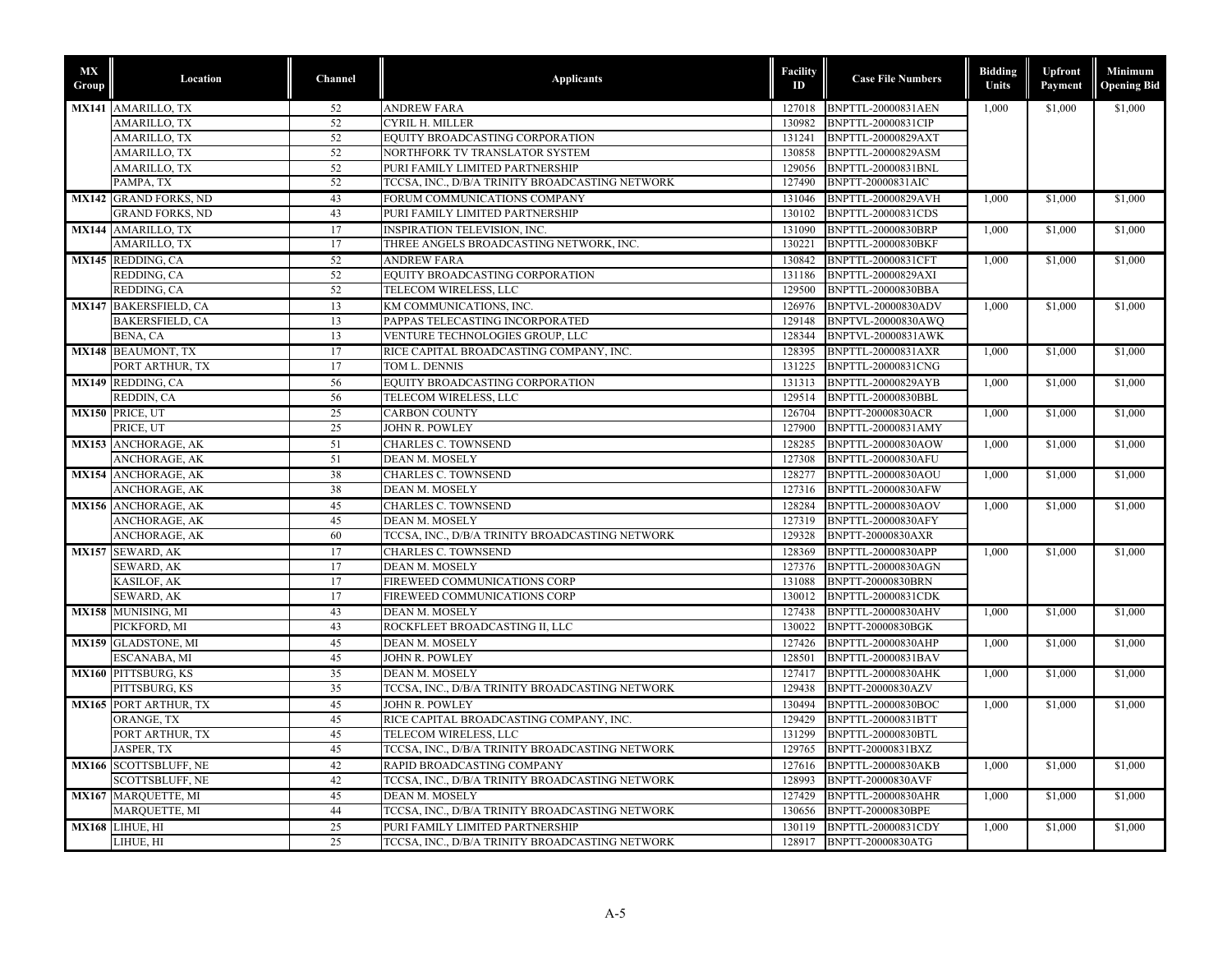| MX<br>Group | Location                            | <b>Channel</b> | <b>Applicants</b>                                 | Facility<br>ID   | <b>Case File Numbers</b>  | <b>Bidding</b><br>Units | Upfront<br>Payment | Minimum<br><b>Opening Bid</b> |
|-------------|-------------------------------------|----------------|---------------------------------------------------|------------------|---------------------------|-------------------------|--------------------|-------------------------------|
|             | MX171 WILLIAMS-ASHFORK, AZ          | 41             | KTVK, INC.                                        | 126160           | <b>BNPTT-20000823ACD</b>  | 1,000                   | \$1,000            | \$1,000                       |
|             | PRESCOTT, AZ                        | 41             | TCCSA, INC., D/B/A TRINITY BROADCASTING NETWORK   | 129349           | BNPTT-20000830AYH         |                         |                    |                               |
|             | MX172 CLOVIS, NM                    | 29             | PANHANDLE TELECASTING CO.                         | 130253           | <b>BNPTTL-20000830BLE</b> | 1,000                   | \$1,000            | \$1,000                       |
|             | CLOVIS, NM                          | 28             | TELECOM WIRELESS, LLC                             | 129506           | BNPTTL-20000830BBE        |                         |                    |                               |
|             | CLOVIS, NM                          | 29             | TELECOM WIRELESS, LLC                             | 129493           | <b>BNPTTL-20000830BAX</b> |                         |                    |                               |
|             | CLOVIS, NM                          | 29             | TCCSA, INC., D/B/A TRINITY BROADCASTING NETWORK   | 129015           | BNPTT-20000830AVO         |                         |                    |                               |
|             | MX175 BEMIDJI, MN                   | 48             | THREE ANGELS BROADCASTING NETWORK, INC.           | 130188           | BNPTTL-20000830BJK        | 1,000                   | \$1,000            | \$1,000                       |
|             | <b>BEMIDJI, MN</b>                  | 48             | TCCSA, INC., D/B/A TRINITY BROADCASTING NETWORK   | 129488           | BNPTT-20000830BAO         |                         |                    |                               |
|             | MX176 BUTTE, MT                     | 21             | TELECOM WIRELESS, LLC                             | 129574           | <b>BNPTTL-20000830BCV</b> | 1.000                   | \$1,000            | \$1,000                       |
|             | <b>BUTTE, MT</b>                    | 22             | TCCSA, INC., D/B/A TRINITY BROADCASTING NETWORK   | 129647           | BNPTT-20000830BDP         |                         |                    |                               |
|             | <b>MX177 BRAINERD, MN</b>           | 51             | TCCSA, INC., D/B/A TRINITY BROADCASTING NETWORK   | 129489           | BNPTT-20000830BAP         | 1,000                   | \$1,000            | \$1,000                       |
|             | <b>BRAINERD, MN</b>                 | 51             | TCCSA, INC., D/B/A TRINITY BROADCASTING NETWORK   | 129497           | BNPTT-20000830BAW         |                         |                    |                               |
|             | MX178 DOTHAN, AL                    | 52             | <b>MAURICE BRYANT</b>                             | 128616           | <b>BNPTTL-20000831BEK</b> | 1,000                   | \$1,000            | \$1,000                       |
|             | ENTERPRISE, AL                      | 52             | TCCSA, INC., D/B/A TRINITY BROADCASTING NETWORK   | 129338           | BNPTT-20000830AXY         |                         |                    |                               |
|             | <b>MX179 NORH PLATTE, NE</b>        | 50             | <b>AMANDA ORRICK</b>                              | 125228           | <b>BNPTTL-20000807ADO</b> | 1,000                   | \$1,000            | \$1,000                       |
|             | NORTH PLATTE, NE                    | 50             | TCCSA, INC., D/B/A TRINITY BROADCASTING NETWORK   | 128989           | BNPTT-20000830AVC         |                         |                    |                               |
|             | <b>MX180 PORTALES, NM</b>           | 54             | TCCSA, INC., D/B/A TRINITY BROADCASTING NETWORK   | 129674           | BNPTT-20000831BVY         | 1.000                   | \$1,000            | \$1,000                       |
|             | ROSWELL, NM                         | 54             | TCCSA, INC., D/B/A TRINITY BROADCASTING NETWORK   | 129884           | <b>BNPTT-20000830BEN</b>  |                         |                    |                               |
|             | MX183 TOMAH, WI                     | 28             | PURI FAMILY LIMITED PARTNERSHIP                   | 129468           | BNPTTL-20000831BUI        | 1,000                   | \$1,000            | \$1,000                       |
|             | LACROSSE, WI                        | 28             | TCCSA, INC., D/B/A TRINITY BROADCASTING NETWORK   | 130099           | BNPTT-20000830BIC         |                         |                    |                               |
|             | MX184 BELLINGHAM, WA                | 64             | TCCSA, INC., D/B/A TRINITY BROADCASTING NETWORK   | 130080           | BNPTT-20000830BHM         | 1,000                   | \$1,000            | \$1,000                       |
|             | <b>BELLINGHAM, WA</b>               | 65             | VENTURE TECHNOLOGIES GROUP, LLC                   | 129611           | BNPTTL-20000831BVE        |                         |                    |                               |
|             | MX186 CANYON, TX                    | 46             | PANHANDLE TELECASTING CO.                         | 130256           | <b>BNPTTL-20000830BLJ</b> | 1,000                   | \$1,000            | \$1,000                       |
|             | PAMPA, TX                           | 46             | TCCSA, INC., D/B/A TRINITY BROADCASTING NETWORK   | 131323           | BNPTT-20000831COM         |                         |                    |                               |
|             | MX188 CHEYENNE, WY                  | 53             | PURI FAMILY LIMITED PARTNERSHIP                   | 129458           | <b>BNPTTL-20000831BUF</b> | 1.000                   | \$1.000            | \$1,000                       |
|             | CHEYENNE, WY                        | 53             | TCCSA, INC., D/B/A TRINITY BROADCASTING NETWORK   | 130148           | BNPTT-20000830BIV         |                         |                    |                               |
|             | MX189 ERIE, PA                      | 18             | <b>JOHN R. POWLEY</b>                             | 130455           | BNPTTL-20000828BGY        | 1.000                   | \$1,000            | \$1,000                       |
|             | ERIE, PA                            | 18             | THREE ANGELS BROADCASTING NETWORK, INC.           | 130220           | <b>BNPTTL-20000830BKE</b> |                         |                    |                               |
|             | ERIE, PA                            | 18             | VENTURE TECHNOLOGIES GROUP, LLC                   | 130468           | BNPTTL-20000830BNX        |                         |                    |                               |
|             | MX190 JASPER, TX                    | 15             | JOHN R. POWLEY                                    | 130280           | BNPTTL-20000830BLU        | 1.000                   | \$1,000            | \$1,000                       |
|             | <b>BEAUMONT, TX</b>                 | 15             | RICE CAPITAL BROADCASTING COMPANY, INC.           | 129448           | BNPTTL-20000831BUD        |                         |                    |                               |
|             | <b>BEAUMONT, TX</b>                 | 15             | THREE ANGELS BROADCASTING NETWORK, INC.           | 128659           | BNPTTL-20000831BFN        |                         |                    |                               |
|             | <b>BEAUMONT, TX</b>                 | 15             | WORD OF GOD FELLOWSHIP, INC.                      | 131087           | BNPTTL-20000831CKB        |                         |                    |                               |
|             | MX192 LUBBOCK, TX                   | 18             | <b>INSPIRATION TELEVISION, INC.</b>               | 131099           | BNPTTL-20000830BRW        | 1.000                   | \$1,000            | \$1,000                       |
|             | LUBBOCK, TX                         | 18             | VENTURE TECHNOLOGIES GROUP, LLC                   | 128340           | BNPTTL-20000831AWH        |                         |                    |                               |
|             | MX195 LUFKIN, TX                    | 39             | <b>LAWRENCE HOWARD MINTZ</b>                      | 125474           | <b>BNPTTL-20000807AGR</b> | 1,000                   | \$1,000            | \$1,000                       |
|             | LUFKIN, TX                          | 39             | <b>JOHN R. POWLEY</b>                             | 130395           | BNPTTL-20000830BMT        |                         |                    |                               |
|             | JASPER, TX                          | 39             | TCCSA, INC., D/B/A TRINITY BROADCASTING NETWORK   | 129644           | BNPTT-20000831BVL         |                         |                    |                               |
|             | <b>MX197</b> GRAND RAPIDS, MN       | 41             | THREE ANGELS BROADCASTING NETWORK, INC            | 136589           | BNPTTL-20000830BUZ        | 1,000                   | \$1,000            | \$1,000                       |
|             | <b>GRAND RAPIDS, MN</b>             | 41             | TCCSA, INC., D/B/A TRINITY BROADCASTING NETWORK   | 128110           | BNPTT-20000831ARP         |                         |                    |                               |
|             | MX198 ST. JAMES, MN                 | 44             | COOPERATIVE TELEVISION ASSOCIATION OF SOUTHERN MN | 13839            | BMJPTTL-20000821AHD       | 1,000                   | \$1,000            | \$1,000                       |
|             | ESTHERVILLE, IA                     | 44             | PAPPAS TELECASTING COMPANIES                      | 127831           | BNPTTL-20000831ALK        |                         |                    |                               |
|             |                                     |                |                                                   |                  |                           |                         |                    |                               |
|             | MX199 SIOUX CITY, IA<br>O'NEILL, NE | 56<br>56       | JOHN R. POWLEY<br>PAPPAS TELECASTING COMPANIES    | 127874<br>128451 | BNPTTL-20000831AMF        | 1,000                   | \$1,000            | \$1,000                       |
|             |                                     |                |                                                   |                  | BNPTTL-20000831AZK        |                         |                    |                               |
|             | MX202 DOTHAN, AL                    | 30             | EQUITY BROADCASTING CORPORATION                   | 128880           | BNPTTL-20000831BKQ        | 1,000                   | \$1,000            | \$1,000                       |
|             | DOTHAN, AL                          | 30             | W.B.I.C., INC                                     |                  | 130546 BNPTTL-20000831CFJ |                         |                    |                               |